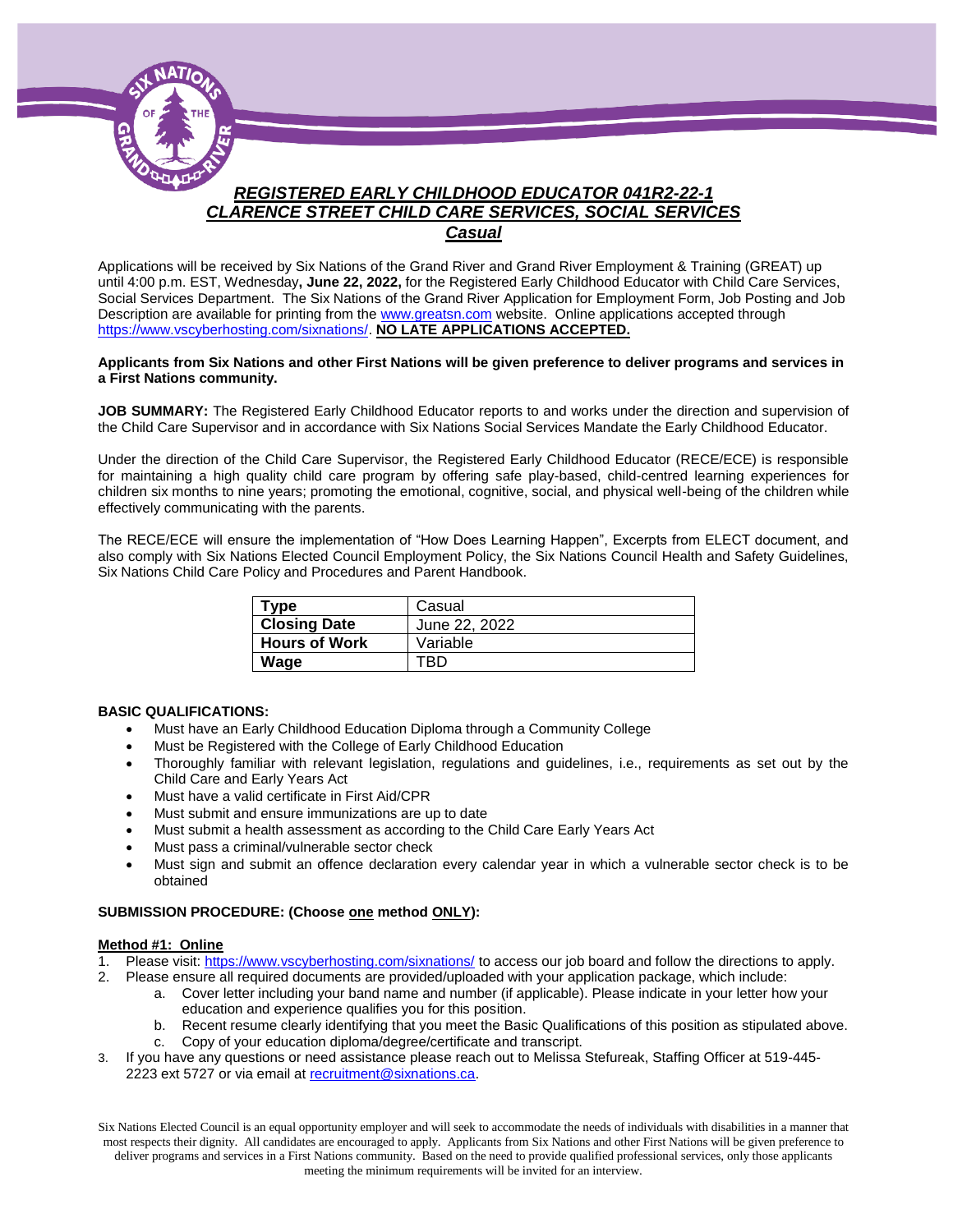### **Method #2: GREAT – Applications must include all of the following:**

- 1. Printed, filled in and authorized Six Nations of the Grand River Application for Employment Form.
- 2. Cover letter including your band name and number (if applicable). Please indicate in your letter how your education and experience qualifies you for this position.
- 3. Recent resume clearly identifying that you meet the Basic Qualifications of this position as stipulated above.
- 4. Photocopy of your education diploma/degree/certificate and transcript.
- 5. Place all documents listed above in a sealed envelope and mail to or drop off at:

#### **RECE – Casual – 041R2-22-1**  c/o Reception Desk

Grand River Employment & Training (GREAT) P.O. Box 69, 16 Sunrise Court Ohsweken, Ontario N0A 1M0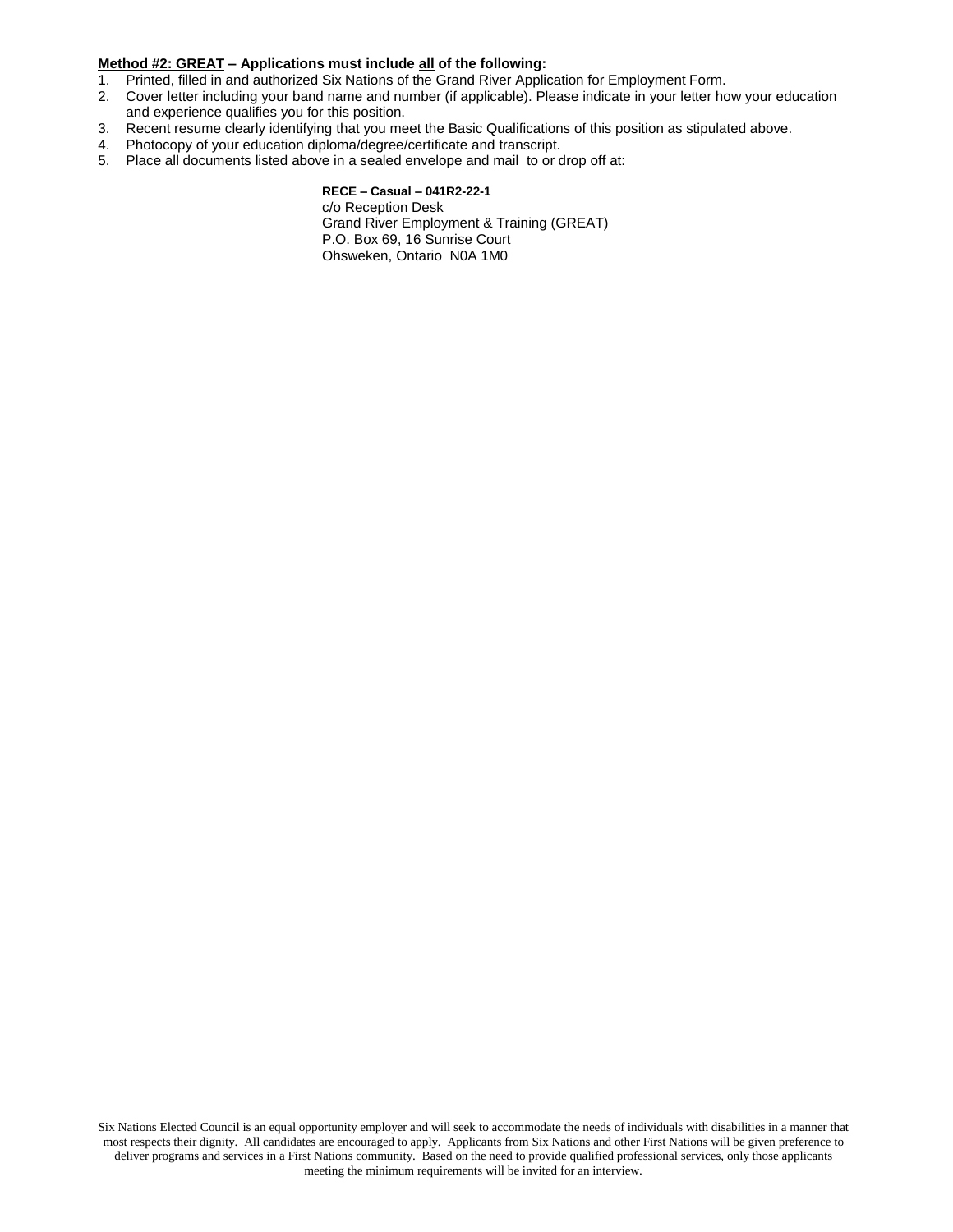# **EARLY CHILDHOOD EDUCATOR- Clarence EARLY YEARS CHILD CARE SERVICES**

## **REPORTING RELATIONSHIP:**

Reports to and works under the direction and supervision of the Child Care Supervisor and in accordance with Six Nations Social Services Mandate the Early Childhood Educator.

## **PURPOSE AND SCOPE OF THE POSITION:**

Under the direction of the Child Care Supervisor, the Registered Early Childhood Educator (RECE/ECE) is responsible for maintaining a high quality child care program by offering safe playbased, child-centred learning experiences for children six months to nine years; promoting the emotional, cognitive, social, and physical well-being of the children while effectively communicating with the parents.

The RECE/ECE will ensure the implementation of "How Does Learning Happen", Excerpts from ELECT document, and also comply with Six Nations Elected Council Employment Policy, the Six Nations Council Health and Safety Guidelines, Six Nations Child Care Policy and Procedures and Parent Handbook.

## **DUTIES AND RESPONSIBILITIES:**

# **1. TECHNICAL:**

- $\triangleright$  Provide a nurturing and caring environment conducive to learning
- $\triangleright$  Identifying child interests that will enhance the developmental areas of the child including curiosity, self- esteem and cultural awareness
- $\triangleright$  Feeding infants in accordance with written instruction of parents and providing parents with any concerns relating to food intake
- Perform daily playground and sleep room duty following established procedures/guidelines.
- $\triangleright$  Cleaning and maintaining furniture, toys and equipment including counter space and sink in designated area
- $\triangleright$  Changing and rearranging furniture, toys and equipment for variety as per child's interest
- $\triangleright$  Providing guidance to student teachers/volunteers and other trainees on assignment at the child care programs
- Observing individual child's development and referring concerns to the Special Needs Consultant and assisting the Special Needs Resourcing Team in developing and implementing individual programs
- $\triangleright$  Following behaviour management and self- regulation guidelines
- $\triangleright$  Participation in monthly staff meeting that discuss curriculum including mentoring and guiding students through collaborative and reflective dialogue.

## **2. ADMINISTRATIVE:**

- $\triangleright$  Acting as a role model for co-workers, parents, students, volunteers, and visitors
- $\triangleright$  Planning, writing, implementing and evaluating activities/curriculum for developmental growth of the child, through group and individual activities, indoor and outdoor activities and active and quiet
- $\triangleright$  Be flexible in working with all age groups as required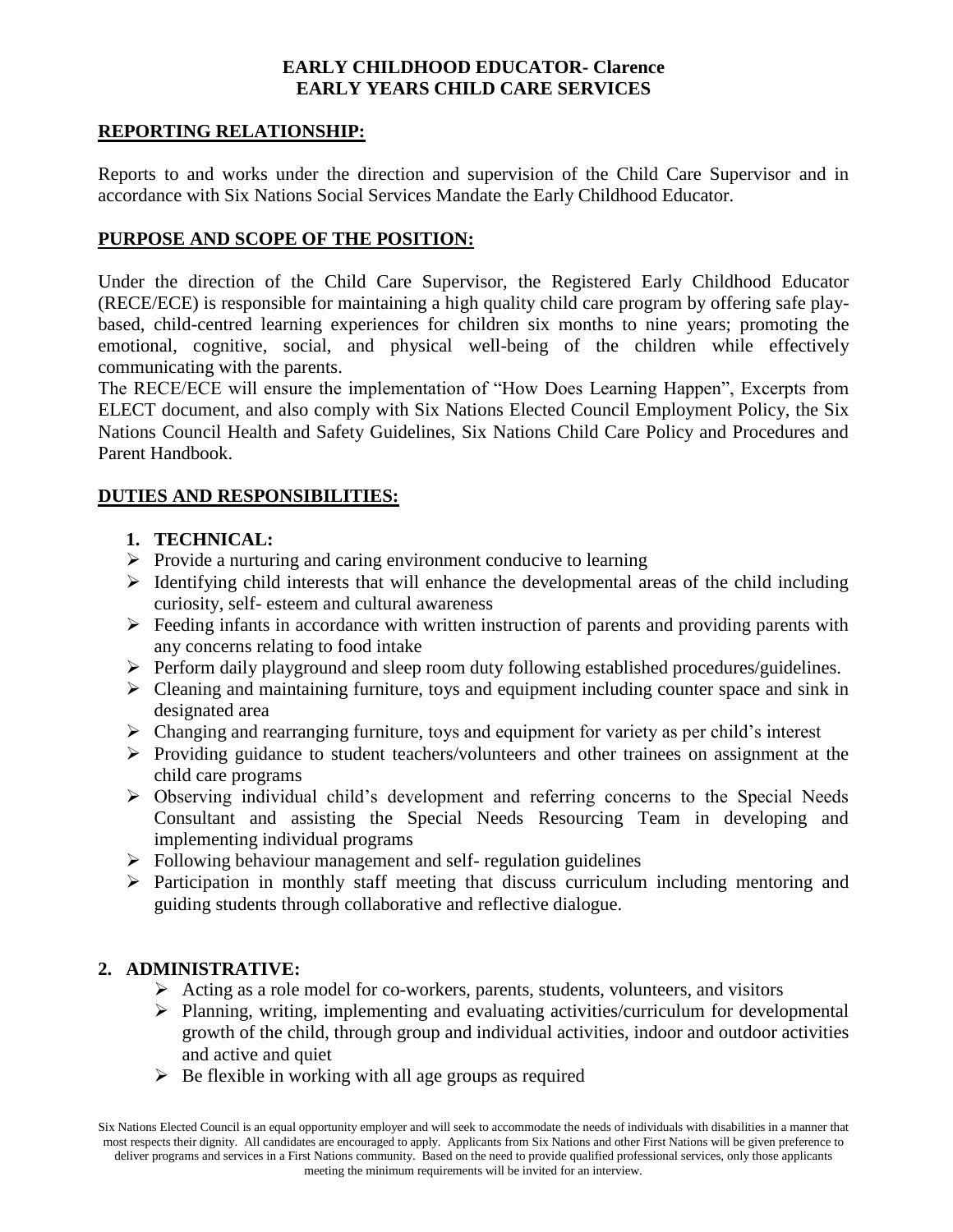- $\triangleright$  Keeping daily log of each child and daily activities as required by the Child Care and Early Years Act and "Hi Mamma®"
- $\triangleright$  Plan walks, trips, visitors and resources to compliment planned program
- $\triangleright$  Planning and implementing gathering time that is related and/or is of interest to the children
- $\triangleright$  Providing supervision and interaction with children at all times
- $\triangleright$  Doing an informal health check of each child upon arrival
- $\triangleright$  Daily inventory of equipment in designated area inside and outside to ensure items have been returned and put away
- $\triangleright$  Conducting parent interviews
- Implement the ELECT framework and "How Learning Happens" framework or any future childhood developmental tools that may arise while in the position
- $\triangleright$  Engage in lifelong learning, value professional growth through workshops, courses, training to advance professional development, as required in maintaining Continuous Professional Learning (CPL) and daily opportunities to co-learn alongside children, peers and families.
- $\triangleright$  Name tag is required/worn daily for security purposes-if lost/stolen a charge will be required

# **2. COMMUNICATIONS & LIAISON**

- $\triangleright$  Greeting children and parents upon arrival and departure
- Apply safety procedures and address emergencies according to established procedures
- $\triangleright$  Providing daily communications with co-workers as per scaffolding of learning based on child's interest and developmental skills, to prepare and implement activities
- $\triangleright$  Working cooperatively with all staff enhancing relationships with community resources and collaboration with existing programs and services on and off Six Nations of the Grand River communities
- $\triangleright$  Interact effectively with children, parents, co-workers, students and volunteers
- $\triangleright$  Providing daily communications with parents both written and verbal on child's progress and recording difficulties, accomplishments, milestones, and symptoms of ill health in daily journal and child's individual records
- $\triangleright$  Assisting with planning and implementing parent meetings or programs
- $\triangleright$  Assisting in promotional activities/fundraising
- $\triangleright$  Conduct parent interviews as required
- Maintaining confidentiality and ensures compliance following Personal Health Information Protection Act (PHIPA) and the *Personal Information Protection and Electronic Documents Act (*PIPEDA) legislation regulations
- $\triangleright$  Maintaining a team approach to resolving such issues, conflicts and problems that may arise in the process of providing support services
- $\triangleright$  Maintaining confidentiality as per Six Nations Council Employment Policy

# **4. OTHER RELATED DUTIES:**

Any other related duties as assigned by the Child Care Supervisors which includes, but is not limited to, participation in the Six Nations Emergency Response Plan, Pandemic Plan of Response and the Trauma Events Response Team (TERT).

# **WORKING CONDITIONS:**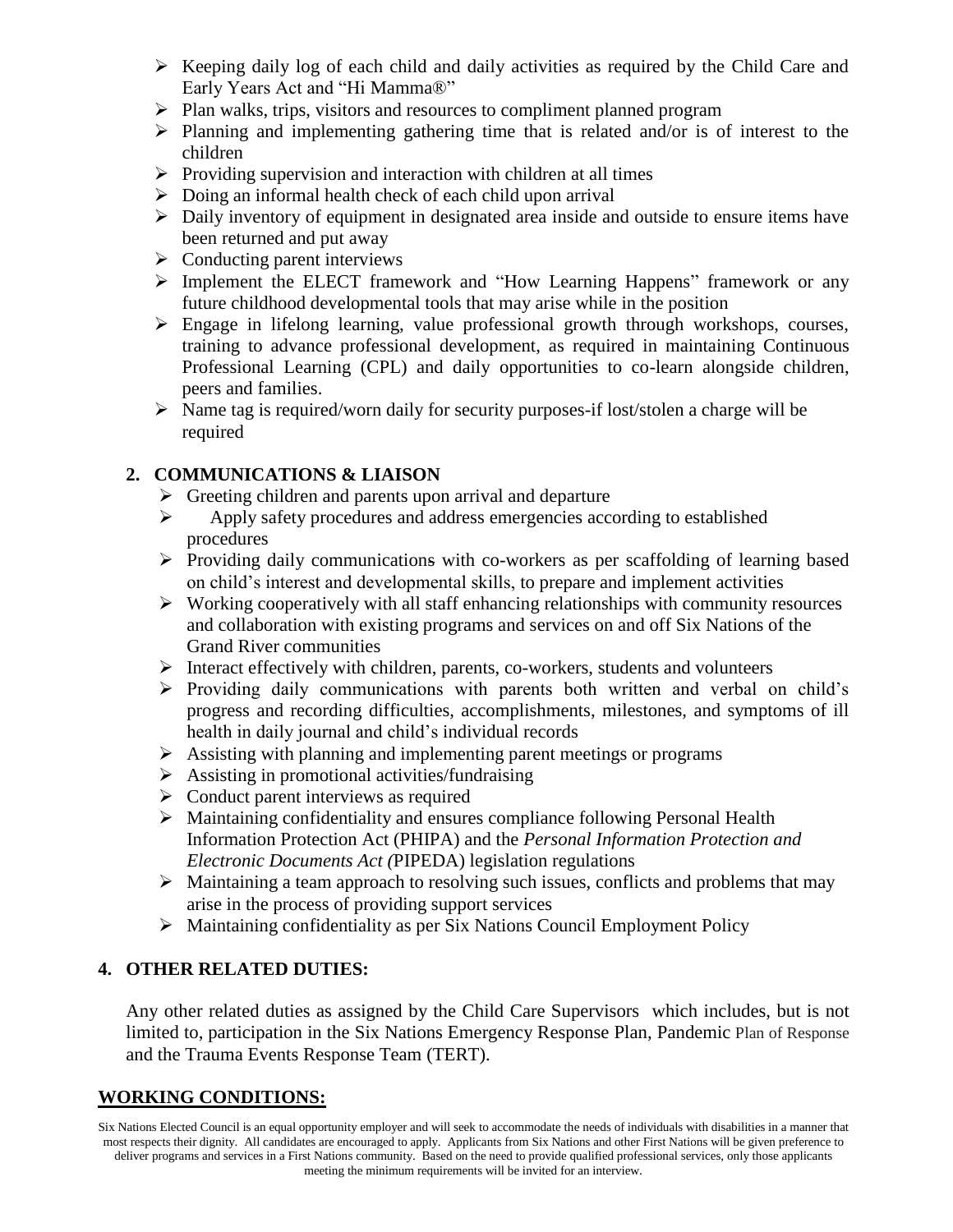- $\triangleright$  Patience and flexibility working with a variety of age groups
- $\triangleright$  Works in a climate controlled environment accept for daily outdoor supervision/interaction with children
- $\triangleright$  Some after-hours participation for staff meetings, parent meetings and other planned activities
- Meeting ratios when required during "unscheduled" shutdowns as per Six Nations Council Personnel Policy
- $\triangleright$  Lifting of children, lifting and moving furnishings and equipment daily
- $\triangleright$  Flexibility working various day shifts
- $\triangleright$  Cell phones are not to be used during work hours unless authorized by the Coordinator (emergency, trips)
- $\triangleright$  Name tag is required/worn daily-a charge will be added if lost/stolen (new name tag located at the Human Resources)
- $\triangleright$  Maintain confidentiality

# **WORKING RELATIONSHIPS:**

- Must be able to work independently and as a team player within the Six Nations Social Services and all other work environments.
- Establishing positive, collaborative working relationships and linkages among all service providers within all work environments.

## Works with the Supervisor of Child Care Services

Receives supervision, instruction, direction and guidance in planning, priorities and interactions to ensure tasks are done efficiently and effectively.

Being professional and being able to accept constructive criticism

Receives direction and guidance

With the Directors and Managers

Acting as a resource providing information and assistance in a cooperative and courteous manner.

## With the Community

Working in a cooperative and courteous manner that represents and promotes Six Nations Council and the Social Services Department,

Familiar with Six Nations Council Employment and Health and Safety policies and procedures. Represents and promotes Six Nations Social Services; maintains awareness of legislation, policy and program changes: develops sound professional working relationships

## With partnership of Conestoga College

Working in cooperation in the use of thoughtful constructed program design that draws evidencebased research, to observe, document, interact and research children enrolled.

These valuable opportunities allow to work together to connect theory to practice in an environment of practise for students that is reflective and responsive philosophy values and beliefs

# **KNOWLEDGE AND SKILLS:**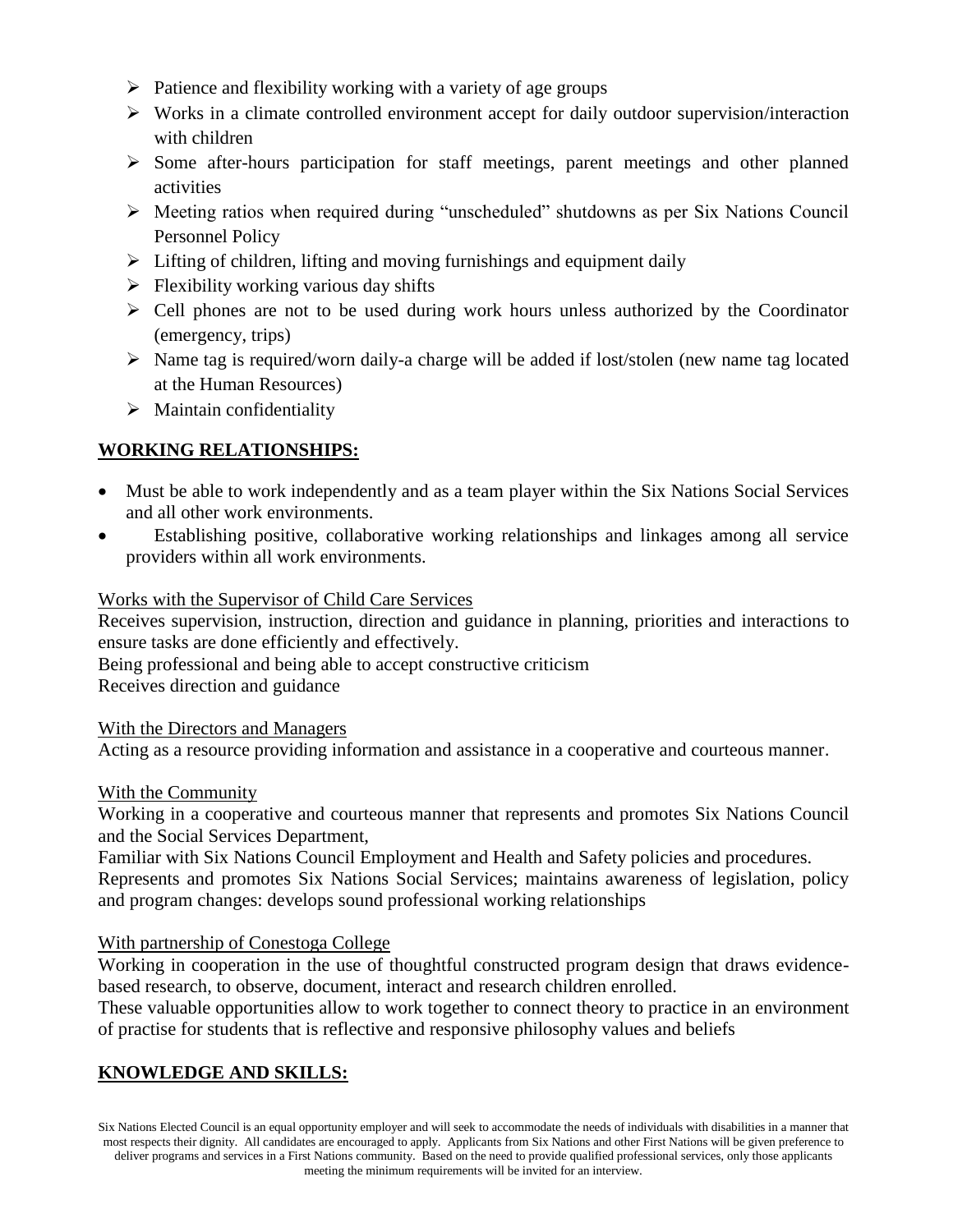Minimum Qualifications

Must have an Early Childhood Education Diploma through a Community College Must be Registered with the College of Early Childhood Education Thoroughly familiar with relevant legislation, regulations and guidelines, i.e., requirements as set out by the Child Care and Early Years Act Must have a valid certificate in First Aid/CPR Must submit and ensure immunizations are up to date Must submit a health assessment as according to the Child Care Early Years Act Must pass a criminal/vulnerable sector check Must sign and submit an offence declaration every calendar year in which a vulnerable sector check is to be obtained

Other Preferred Qualifications

- $\rightarrow$  Will have excellent communication skills; verbal and written, as well as good interpersonal skills.
- $\triangleright$  Knowledgeable of Haudenosaunee culture, language and traditions of Six Nations
- $\rightarrow$  Will be willing to participate in training and upgrading.
- $\triangleright$  Preference will be given to Six Nations band members.

## **IMPACT OF ERROR:**

Errors in judgment and in the conduct of duties could lead to loss of credibility, poor public relations, and public confusion, serious impacts on clients and staff, and legal liability to self and to Six Nations Council. Failure to comply with the regulations of the Child Care and Early Years Act can impact on the license of the child care programs

# **CONTROL:**

- Works within the organizational structure and administrative policy and procedures established by the Six Nations of the Grand River Employment Policy,
- Works within the Six Nations Social Services values, principles, and mission statement, and the Six Nations of the Grand River Child and Family Services policies as set by the Six Nations Council,
- Works within the policies and procedures established through service contracts by the Six Nations Council and relevant funding agencies,
- Works within the Six Nations Child Care Services program statement, Six Nations Child Care employee policy, procedures, and Parent Handbook.

### **DISCLAIMER**

This document describes the position currently available and is only a summary of the typical functions of the position. It is not to be understood as an employment contract. The above job description is not an exhaustive list of the duties, responsibilities, working conditions or skills required for this position. Additional duties may be assigned. Six Nations Social Services reserve the right to modify job duties or the job description at any time.

### **SIGNATURE**

This is to acknowledge that I have received a copy of this job description and understand its content.